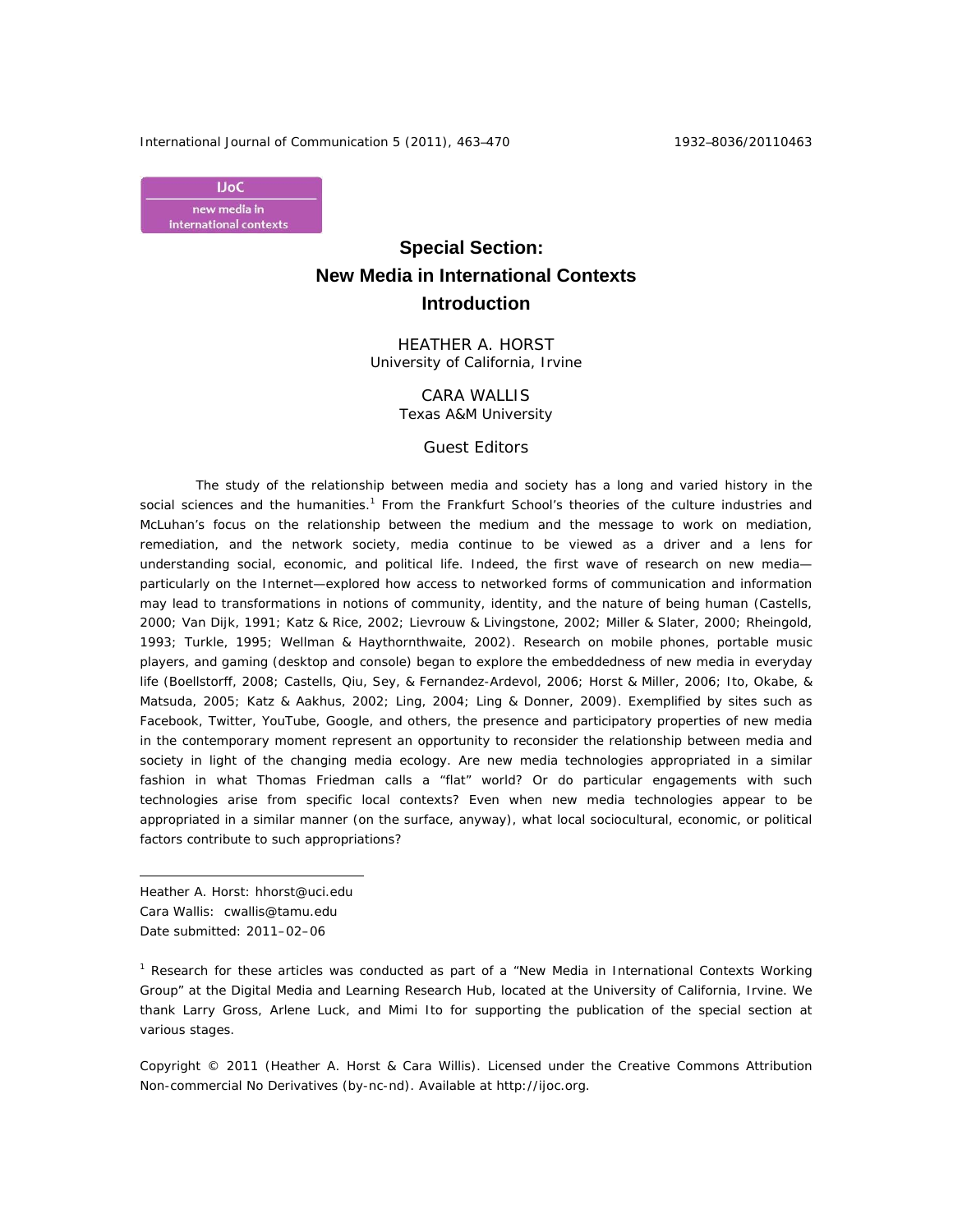This special section of the *International Journal of Communication*, New Media in International Contexts, explores the relationship between new media practices, policies, and industries as these are constitutive of social change through five case studies of Brazil (Horst), China (Wallis), Ghana (Sey), India (Schwittay), and South Korea (Ok). Drawing upon a combination of academic research, policy documents, "gray literature," and other resources, the authors examine how a range of new media—social media, gaming, mobile communication, blogging, and production of music, videos, and software—have been appropriated in each sociocultural context. "Traditional" media are also discussed to the extent that their usage converges with the use of new media. Each of the articles analyzes the interrelationship between local appropriations and the ways in which governments, NGOs, companies, and "the public" have envisioned the role of new media technology. Rather than focusing on a regional frame that draws together countries based on geographic proximity or anthropological notions of culture areas (Guyer, 2004; Thomas & Slocum, 2003), the articles in this special section reveal the continuing salience of the national context for organizing and influencing the use of new media technologies.

In the remainder of this introduction, we outline how the nation frames new media and technology use by focusing on two core questions. First, how do particular sociocultural, economic, and political conditions shape the use and appropriation of new media technologies? Second, how are youth in these countries at the forefront of such appropriation, and how does their age intersect with other axes of identity, such as gender, class, and ethnicity, in the ways they use and understand new media technologies? We conclude with a brief reflection on what case studies of national contexts contribute to the study of new media practices and society.

#### **Production, Consumption, and Appropriation**

Whether one ascribes to the rubric of the network society, the information society, or the digital age, it is clear that a number of key relationships have changed as the centers of production and consumption of new media technologies have shifted along with the movement of people, goods, money, media, and technology across national borders (Appadurai, 1996). For example, over the past decade, there has been an increasing recognition of the novel practices and innovative potential located outside of Western Europe and North America. Whether these innovations come from the advanced industrialized countries of East Asia, from the "BRIC" countries (Brazil, Russia, India, and China) with large populations and emerging economies, from migrants employed as engineers and developers, or through the workarounds developed by some of the world's poorest populations, the flow of ideas, communication, innovation, and practice do not necessarily move from center to periphery.

Many of the changes arising within this new media ecology can be captured through the concept of "prosumption." Defined as the collapse or convergence of production and consumption, prosumption highlights how users (formally seen as passive consumers) both create and consume their own media content (Ritzer & Jurgenson, 2010). In the case of technology designers, this shift has meant a new focus on what users do with particular technologies. In some instances, it shapes and influences future design. As the emerging field of ICT4D (Information and Communication Technologies for Development) emphasizes, many of the most innovative examples of new media practices have emerged from the Global South, where appropriation of new media technologies by first adopters and the wealthy co-exists—and at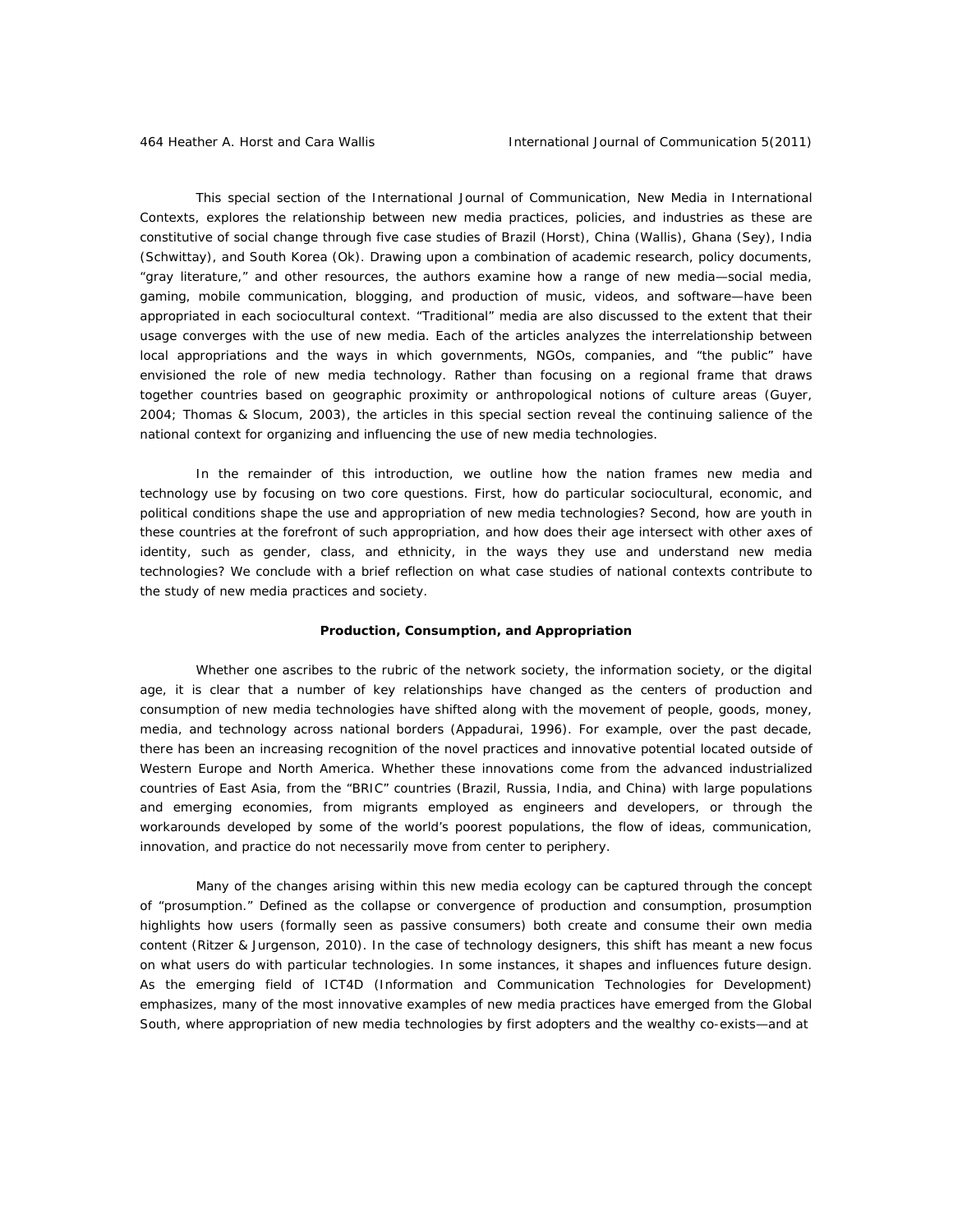times, intersects—with that of low-income users (Donner, 2008; Donner, 2010). Key examples of this trend appear in the case studies of India and Ghana. In her article on new media practices in India, Anke Schwittay outlines a variety of middle class patterns of appropriation around Orkut, gaming, and mobile phones, highlighting the ways many of these same technologies have been used in the name of socioeconomic development. With a large population living below the poverty line in India, Schwittay observes a coalescing of new media technologies (particularly mobile phones), commercialization, and Bottom of the Pyramid (BoP) initiatives, including the design of products to serve the needs of the poor, micro-credit programs, and a range of other social enterprises. Notably, the Indian diaspora has played an important role in supporting many of these ventures. A similar pattern appears in Ghana, a country that has experienced remarkable growth in mobile penetration rates and Internet use over the past decade. In her article, Araba Sey examines the emergence of "smart consumption" (Alhassan, 2004), or the strategic use of mobile phones through practices such as flashing and text messaging, tactics which are designed to reduce the amount of money spent on communication. She also explores how these more instrumental consumption patterns intersect with socially motivated appropriations. In both cases, we see differential use of the same technologies by low-income and wealthy Indians and Ghanaians, as well as the deep connection between social and economic uses of the Internet, mobile phones, and other new media.

National culture and the maintenance of cultural values also represent an important dimension of local new media ecologies in the articles in this special section. In her analysis of online gaming in South Korea, HyeRyoung Ok connects the explosive development of online gaming and *PC bangs* to the regulation and restriction of Japanese arcade and portable games that began in the early 1980s. She notes that massive unemployment (particularly among youth) spurred by the economic crisis of 1997 created a context where youth used their leisure time to play games and develop businesses. The South Korean government, in turn, began to support the burgeoning gaming industry and its reputation in the global sphere in the name of national development. While South Korea made efforts to support online gaming and other national commercial industries, Brazil has taken a radically different approach. As Heather Horst's article discusses, Brazil has largely resisted participation in the global consumer environment through a range of policies around local technology and software production. These include the support of open source platform development, such as the use of Linux in government; digital inclusion efforts; and artistic expression, as well as other practices identified with Brazilian national culture. Like South Korea, Brazil imposed high importation fees on console games and other foreign technology, which inspired Brazilian designers and gamers to clone and modify foreign systems for Brazilians. However, at the national level, these modified systems are not recognized as Brazilian, and thus, they are not heralded as Brazilian cultural forms.

The importance of producing and supporting local culture and industries also appears in Cara Wallis' article on new media practices in China. As Wallis reveals, the Chinese government has selectively supported particular types of games that incorporate Chinese legends, martial arts, and traditional Chinese values. Indeed, in 2008, the Chinese Ministry of Culture endorsed ten "healthy" games that embody these qualities. These games are promoted in opposition to games that are thought to lead to addiction and "uncivilized" behavior. In essence, what we see across the case studies in this special section is a constant evaluation of new media technologies in relation to the image, health, and wealth of the nation, as defined by the state apparatus. New media industries and practices that contradict or are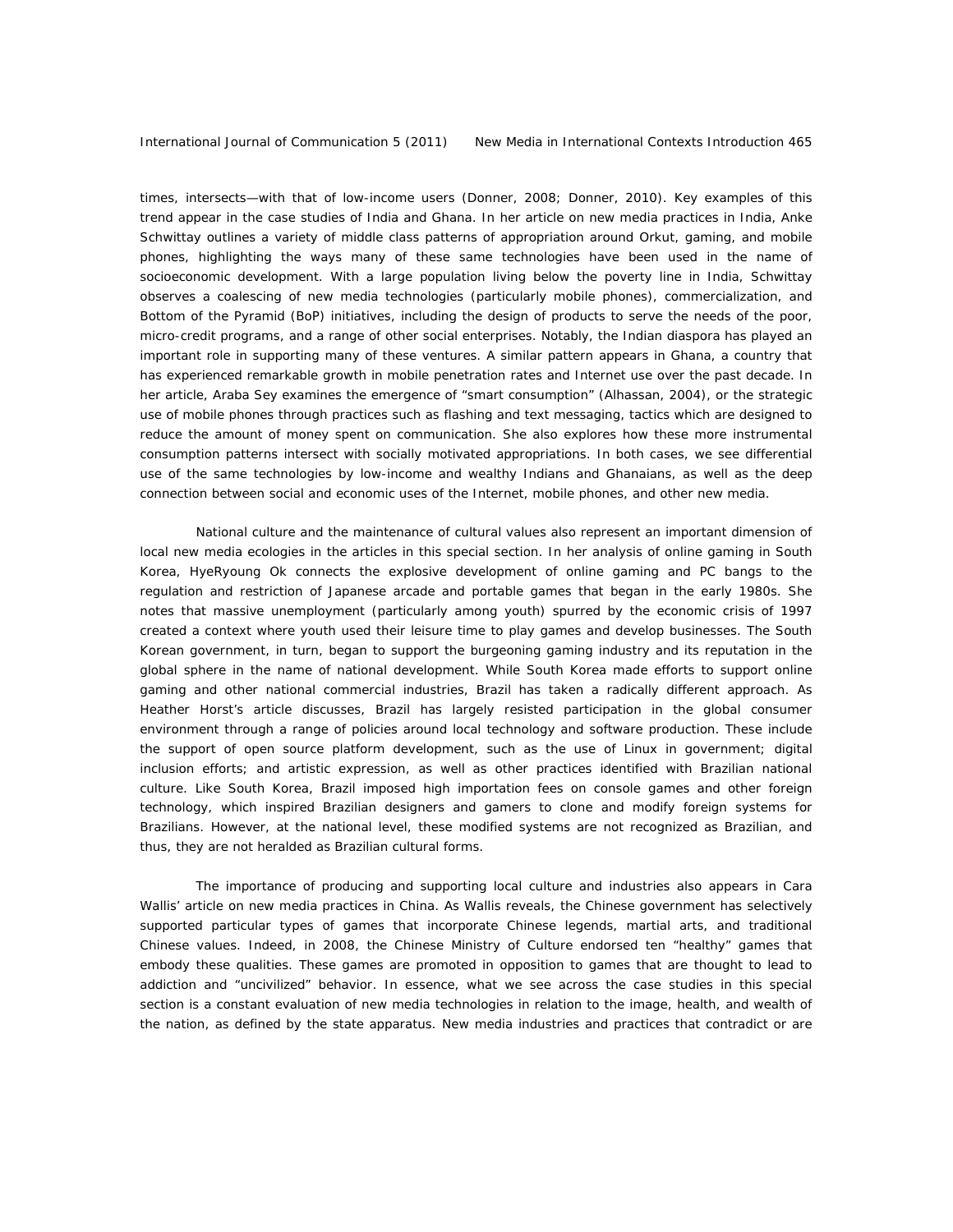not aligned with these broader national frames receive little economic or regulatory support and, in some instances, particularly in China, become the focus of censorship.

The emergence of prosumption, and the attendant shift in the ways that we understand the relationship between production and consumption, appears throughout the five case studies' discussions of gaming and social media practices. Although it is illustrative of a general disruption of more traditional processes of consumption, it is clear that structures and institutions such as nation-states, corporations, and a range of other stakeholders continue to play a substantive role in defining and redefining how individuals, communities, and other collectives participate in the new media ecology. In the following section, we look at the implications of the changing relationships between production, consumption, and appropriation for issues of identity, power, and practice.

## **Networked Sociality: Youth, Identity, and New Media Technologies**

One of the significant points of comparison highlighted in each of the articles involves the connection between youth and new media. All of the countries featured have relatively large youth populations, and, as is often the case, these youth are at the forefront of the uptake and appropriation of new media. This articulation of youth and new media has occurred as a result of both formal policy initiatives on the part of governments, and the way youth in general have been shown to be avid adopters and shapers of new media, such as in their embrace of text messaging, social networking sites, and digital video production (Buckingham, 2008; Castells et al., 2006; Ito et al., 2009: Ling, 2004). Many of the pieces in this special section remind us, however, that "youth practice" is multifaceted and connected to class, gender, and other axes of identity.

Much of the imagination and potential of technology emerges through both policy and popular discourse around education and youth. As Horst discusses in her article, Brazil's early digital inclusion programs targeted youth in low-income areas for computer and skills training. Ok also explains how, in South Korea, in the aftermath of the 1997 economic crisis, the implementation of "ICTs in education" legislation led to a national e-learning program and the promotion of ICTs throughout the country's educational system. In India, Schwittay notes that the government has partnered with the One Laptop per Child project, in addition to undertaking other measures designed to wire Indian classrooms. Discourses surrounding the IT industry as a desirable career path then influence the willingness of parents to pay the high school fees necessary for their children to gain the requisite training to be able to enter this growing field.

In addition to formal educational initiatives, government policies of "informatization," combined with local entrepreneurship (and in some cases, with the work of NGOs), have led to the widespread diffusion of a space that is predominantly youth-centered: the Internet café. Discussing Ghana, Sey shows how Internet cafés are a primary means for people to be able to go online, and how, in many cases, youth use the online space as a means to escape a difficult life through a foreign connection, or to enjoy a foreign locale virtually. Ok notes that, even though most South Korean youth have access to the Internet at home, the *PC bang* has emerged as an important space for youth sociality, through gaming and the use of social network sites. Schwittay, Horst, and Wallis all discuss how Internet cafés (or LAN houses in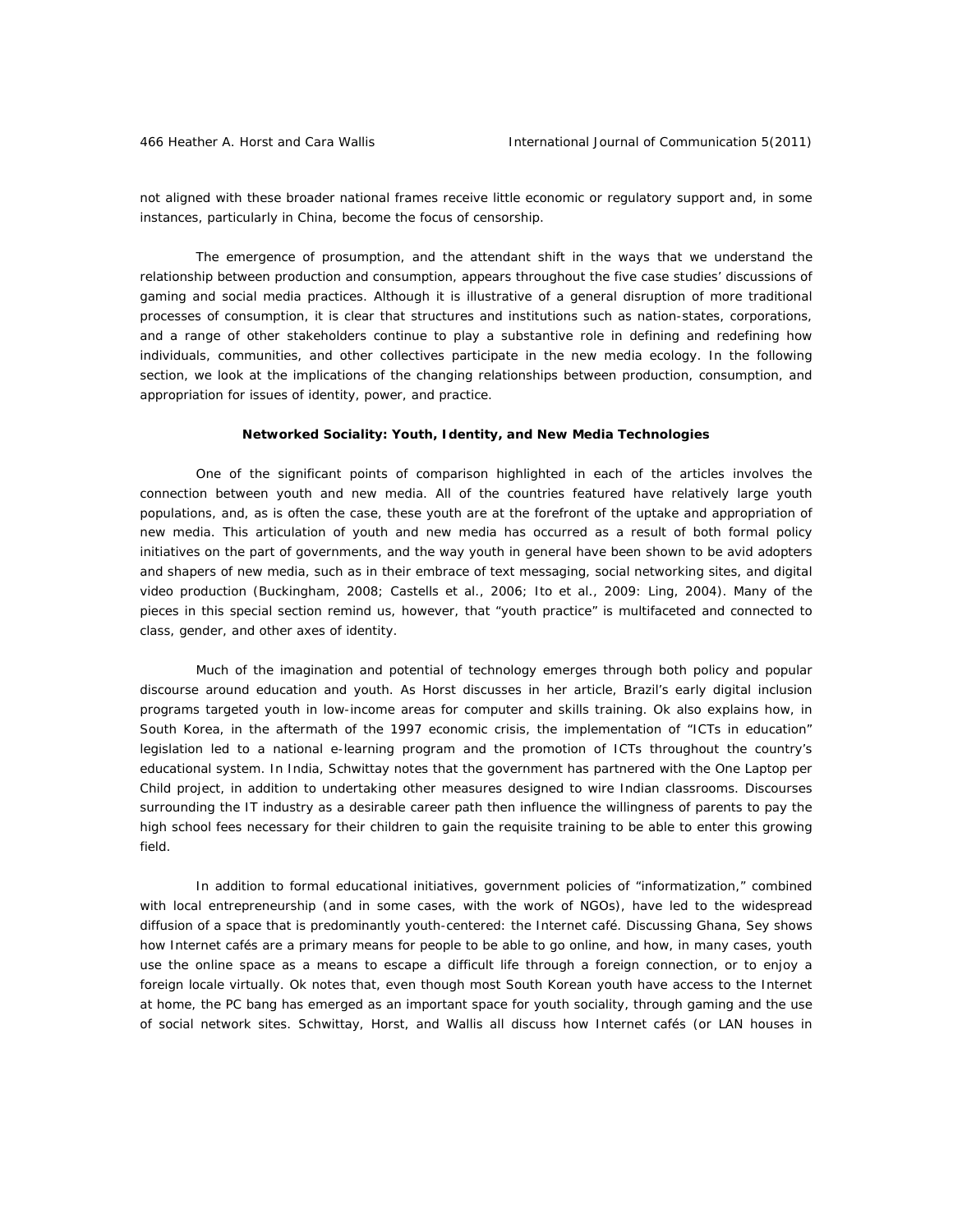Brazil) in particular serve marginalized youth—lower caste in India, *favela* dwellers in Brazil, and rural-tourban migrants in China—who usually cannot afford a personal computer and Internet access.

As we have seen elsewhere (boyd, 2008; Ito et al., 2009; Rodrigues & Smaill, 2008), the widescale adoption of new media technologies by youth has spurred a broader concern with the moral implications of such technologies. In the countries profiled in this special section, quite often, the desire for the economic growth assumed to come with the diffusion of digital technologies is in tension with concerns about the potential for such technologies to bring alternative lifestyles and challenges to traditional values. The use of mobile phones to cheat on exams in South Korea (Ok, this special section) and the deployment of the Internet to perpetrate fraud and scams in Ghana (Sey, this special section) show that such fears can be rooted in singular events or uses that then dominate public discourse. In China, as Wallis discusses, anxiety about Internet addiction, often associated with gaming and Internet cafés, is fueled as much by government and media discourses as it is by actual user behaviors.

Moral panics are particularly likely to emerge when new media technologies are used in ways that defy the established gender order, and in most cases, the emphasis is on policing and controlling young women's sexuality. Schwittay explains how, in India, for example, the Delhi Public School Scandal—where a very brief camera-phone video of two high school students kissing went viral—led to a public uproar and regulations regarding mobile phone use in schools. As Wallis discusses, QQ, an instant messaging platform, has generated concern due to its use for anonymous sexual solicitation in China. Also in China, sex blogger Mu Zimei challenged conventional norms about women's expression of sexuality, and in doing so, she brought the practice of blogging to a wider public. Sey notes that, in Ghana, an unemployed woman who nonetheless owns a mobile phone is considered disreputable. In such cases, what Schwittay states about India is found to be true in the other countries profiled here as well: While mobile phones and the Internet incite panic among older generations, young people use these devices to counter such discourses, and to debate issues of control, regulation, and censorship of new media.

Indeed, debate and deliberation in the online sphere, which frequently overlaps with or motivates activism offline, is another area of interest that emerges in the articles in this special section. As Wallis shows, given the various modes of censorship in China and the limits on political expression, BBS forums, social networking sites, microblogging, and text messaging have become crucial means for disseminating information, debating issues, and voicing discontent. Such media have been used as well to mobilize various types of public demonstrations. Schwittay also discusses how, in India, "online publics" have emerged—for example, through nationalistic protests or responses to terrorist attacks. In South Korea, new media were used to organize the "Candlelight Protests," with the image of the "Candlelight Girls" at the forefront of the demonstrations (Ok, this special section). While certainly not only youth are involved in these movements and public spheres, their presence is, indeed, critical.

Although some of the examples just discussed might draw attention to the spectacular or newsworthy—moral panics, public protests—all of the articles emphasize how young people are using new media technologies to build and sustain relationships, whether through "cying" in South Korea, participating in Orkut in Brazil and India, texting or flashing in Ghana, or using QQ or taking part in BBSs in China. Such networked sociality—sustained through low- or high-tech means—is perhaps the most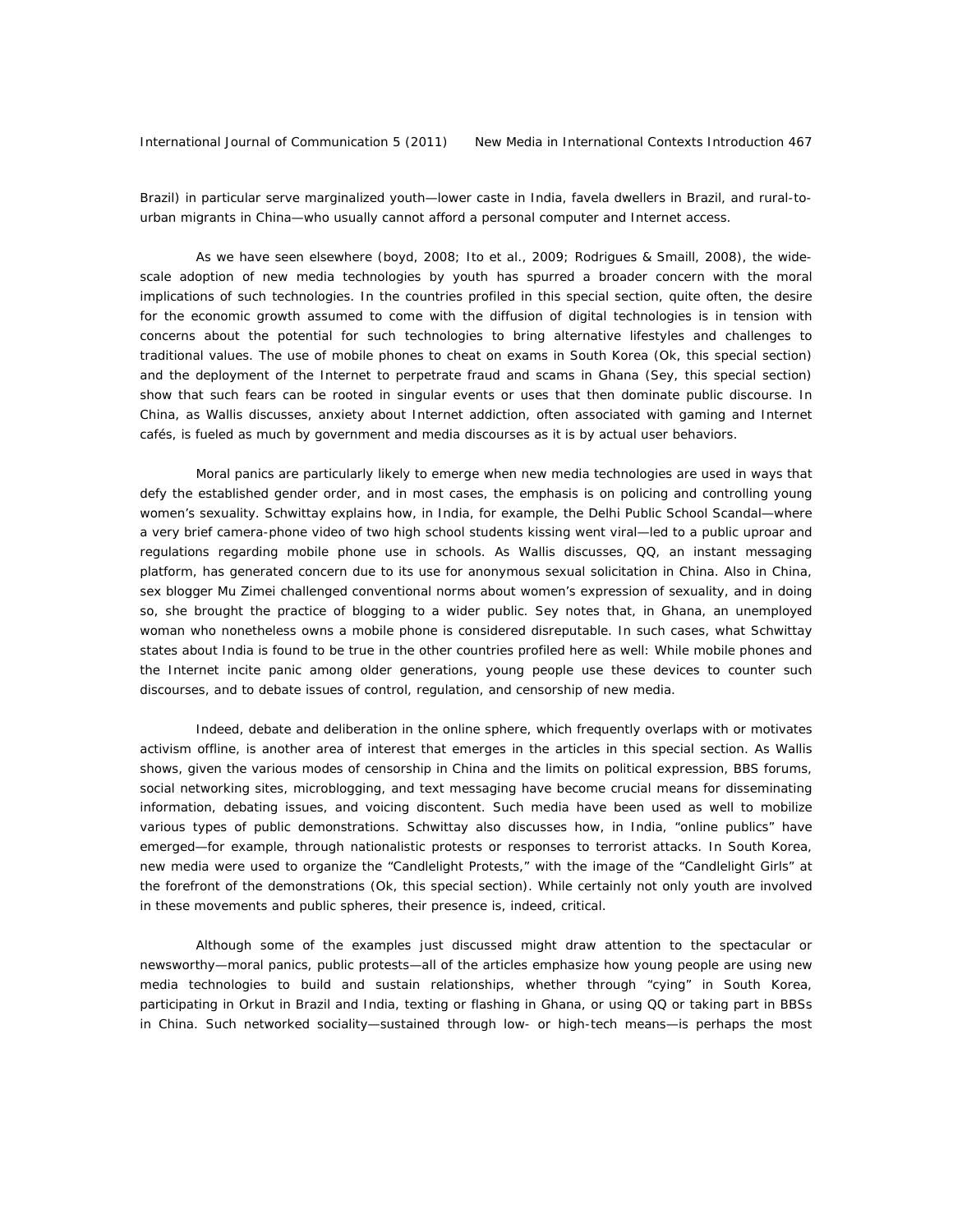crucial affordance of new media technologies for all of the youth highlighted in this special section.

### **Conclusion**

Although our focus has been on particular national contexts, we want to be clear that we do not wish to present these case studies as "models" to be emulated and replicated. Rather, our goal here has been to speak to the diversity of experiences and appropriations, rather than to posit "representative" depictions of new media use. Indeed, there remains an intentional unevenness in the selected cases; we have not, for example, tried to "cover the globe" or be "regionally representative." There are also clearly issues that deserve attention in their own right. For example, more work on the relationship between religious (trans) nationalism and new media technologies would be a fruitful area of inquiry, one that only appears on the margins of the case studies focused on India and Ghana. In addition, the issue of language and translation dramatically shapes research, funding, and the dissemination of research results and, in turn, the "presence" of particular countries and areas of the world in academic journals, blogs, and other online sources.

Moreover, as is the case with new media practices more generally, the trends and trajectories that are highlighted in the articles in this special section are constantly transforming and evolving. Skype and a range of webcams may clearly change the ways in which sociality occurs in networked spaces, and the closure of social network sites such as Twitter and Facebook in response to civic unrest stands as an important reminder of the national control over the new media technologies used and the varied stakeholders invested in the consumption of new media. Our hope is that, through mapping various themes that have emerged as new media technologies have been taken up in different national contexts at particular moments in time, this special section will not only contribute to our knowledge of the transformative role of new media in culture and society, but will also inspire new questions for future research.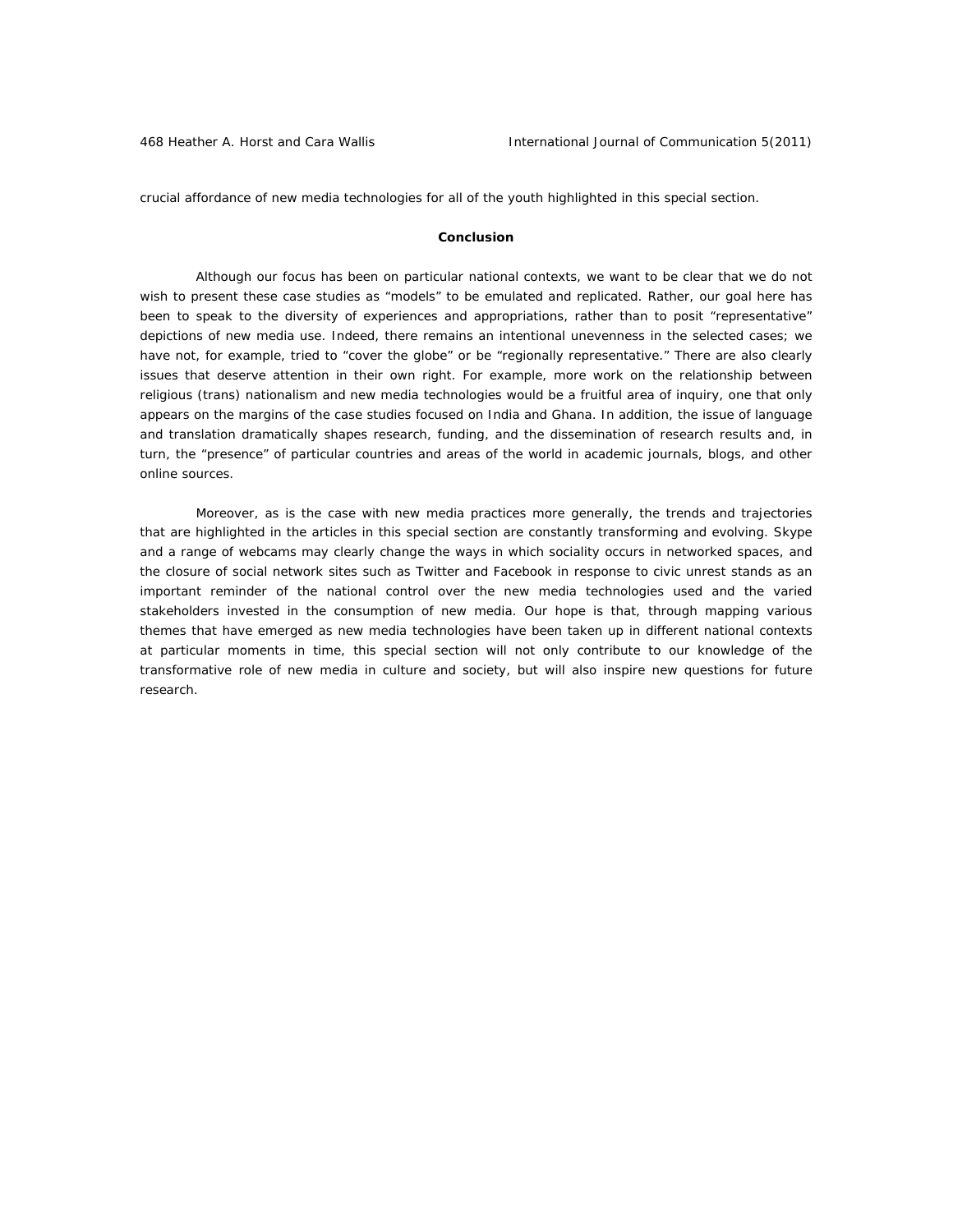International Journal of Communication 5 (2011) New Media in International Contexts Introduction 469

# **References**

- Alhassan, A. (2004). *Development communication policy and economic fundamentalism in Ghana*. Unpublished dissertation, University of Tampere, Finland.
- Appadurai, A. (1996). *Modernity at large: Cultural dimensions of globalization*. Minneapolis: University of Minnesota Press.
- Boellstorff, T. (2008). *Coming of age in Second Life: An anthropologist explores the virtually human*. Princeton, NJ: Princeton University Press.
- boyd, d. (2008). Why youth (heart) social network sites: The role of networked publics in teenage social life. In D. Buckingham (Ed.), *Youth, identity and digital media* (pp. 119–142). Cambridge, MA: MIT Press.
- Buckingham, D. (Ed.). (2008). *Youth, identity and digital media*. Cambridge, MA: MIT Press.
- Castells, M. (2000). *The rise of the network society* (2nd ed.). Oxford, UK: Blackwell Publishers.
- Castells, M., Qiu, J., Sey, A., & Fernandez-Ardevol, M. (2006). *Mobile communication and society: A global perspective.* Cambridge, MA: MIT Press.
- Donner, J. (2008). Research approaches to mobile use in the developing world: A review of the literature. *The Information Society, 24*(3), 140–159.
- Donner, J. (2010). Framing M4D: The utility of continuity and the dual heritage of "Mobiles and Development." *The Electronic Journal of Information Systems in Developing Countries*, *44*(3),  $1 - 16$ .
- Guyer, J. I. (2004). Anthropology in area studies. *Annual Review of Anthropology*, *33*, 499–523.
- Horst, H. A., & Miller, D. (2006). *The cell phone: An anthropology of communication*. New York: Berg.
- Ito, M. et al. (2009). *Hanging out, messing around, and geeking out: Kids living and learning with new media*. Cambridge, MA: MIT Press.
- Ito, M., Okabe, D., & Matsuda, M. (2005). *Personal, portable, pedestrian: Mobile phones in Japanese life*. Cambridge, MA: MIT Press.
- Katz, J. E., & Aakhus, M. (Eds.). (2002). *Perpetual contact: Mobile communication, private talk, public performance*. Cambridge, UK: Cambridge University Press.
- Katz, J. E., & Rice, R. E. (Eds.). (2002). *Social consequences of Internet use: Access, involvement, and*